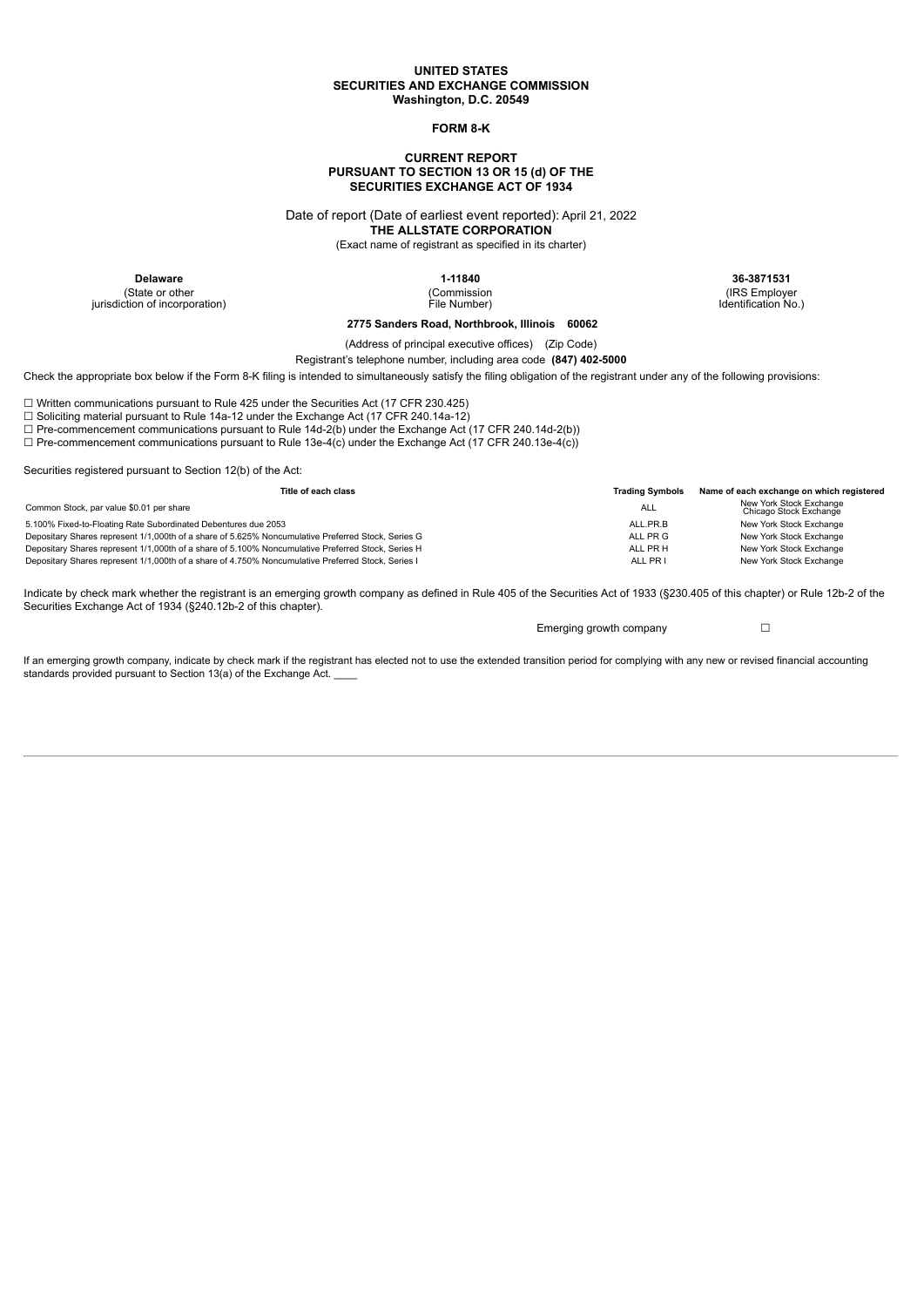# **Section 2 – Financial Information**

## **Item 2.02. Results of Operations and Financial Condition**

The Registrant's press release dated April 21, 2022, announcing its estimated catastrophe losses for March 2022 and first quarter 2022, prior year reserve reestimates, and<br>the Registrant's implemented auto rate exhibit for incorporated herein by reference. These exhibits are furnished and not filed, pursuant to Instruction B.2 of Form 8-K.

## **Section 9 – Financial Statements and Exhibits**

| Item 9.01.  | <b>Financial Statements and Exhibits.</b> |                                                                                                                                      |  |
|-------------|-------------------------------------------|--------------------------------------------------------------------------------------------------------------------------------------|--|
| (d)         | Exhibits                                  |                                                                                                                                      |  |
| Exhibit No. |                                           | Description                                                                                                                          |  |
| 99.1        |                                           | The Registrant's catastrophe losses, prior year reserve reestimates and implemented auto rates press release dated April<br>21, 2022 |  |
| 99.2<br>104 |                                           | The Registrant's implemented auto rate exhibit for March 2022<br>Cover Page Interactive Data File (formatted as inline XBRL).        |  |

2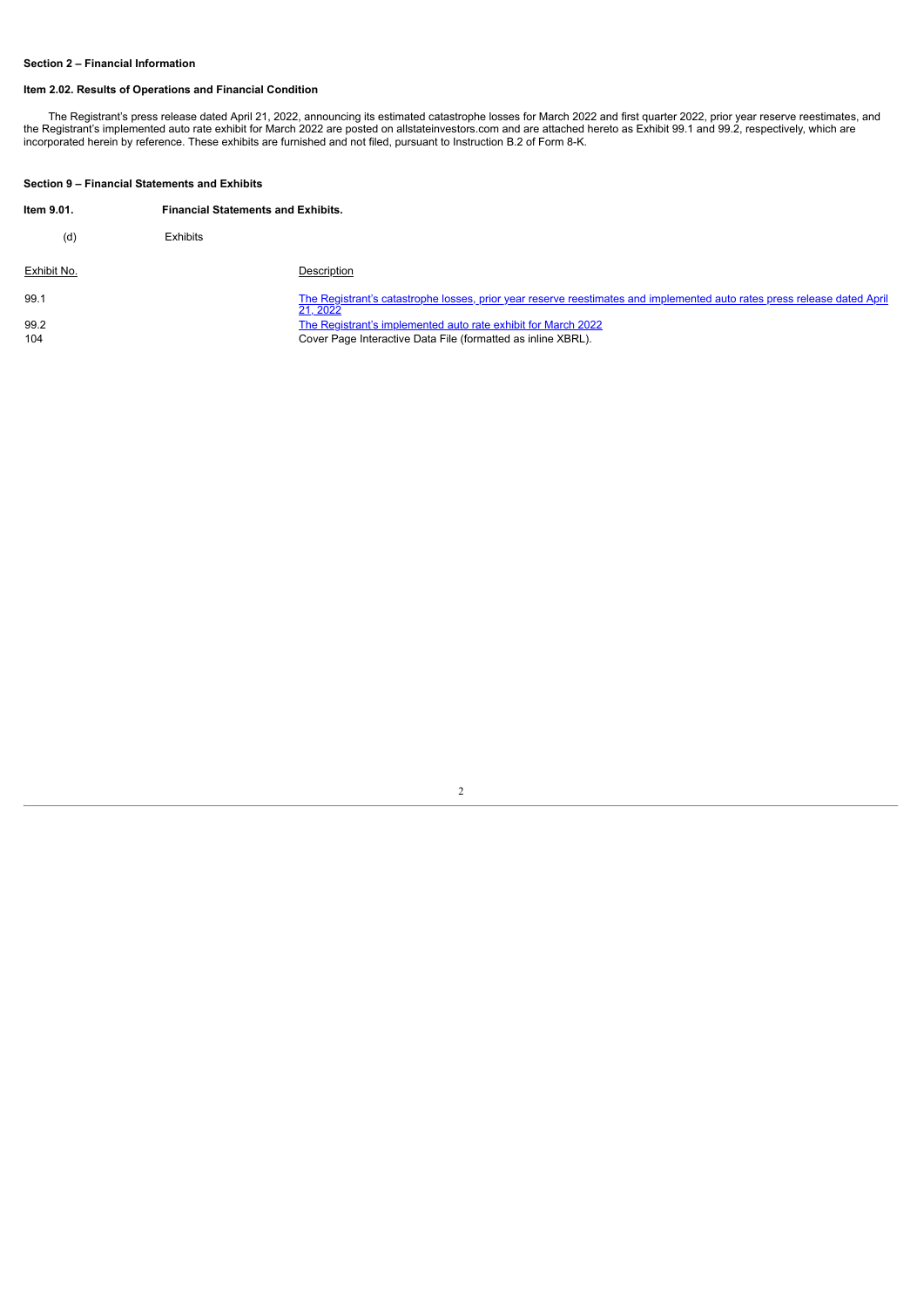# **SIGNATURES**

Pursuant to the requirements of the Securities Exchange Act of 1934, the registrant has duly caused this report to be signed on its behalf by the undersigned hereunto duly authorized.

> **THE ALLSTATE CORPORATION** (Registrant)

By: /s/ Daniel G. Gordon Name: Daniel G. Gordon<br>Title: Vice President, As Vice President, Assistant General Counsel and Assistant Secretary

Date: April 21, 2022

3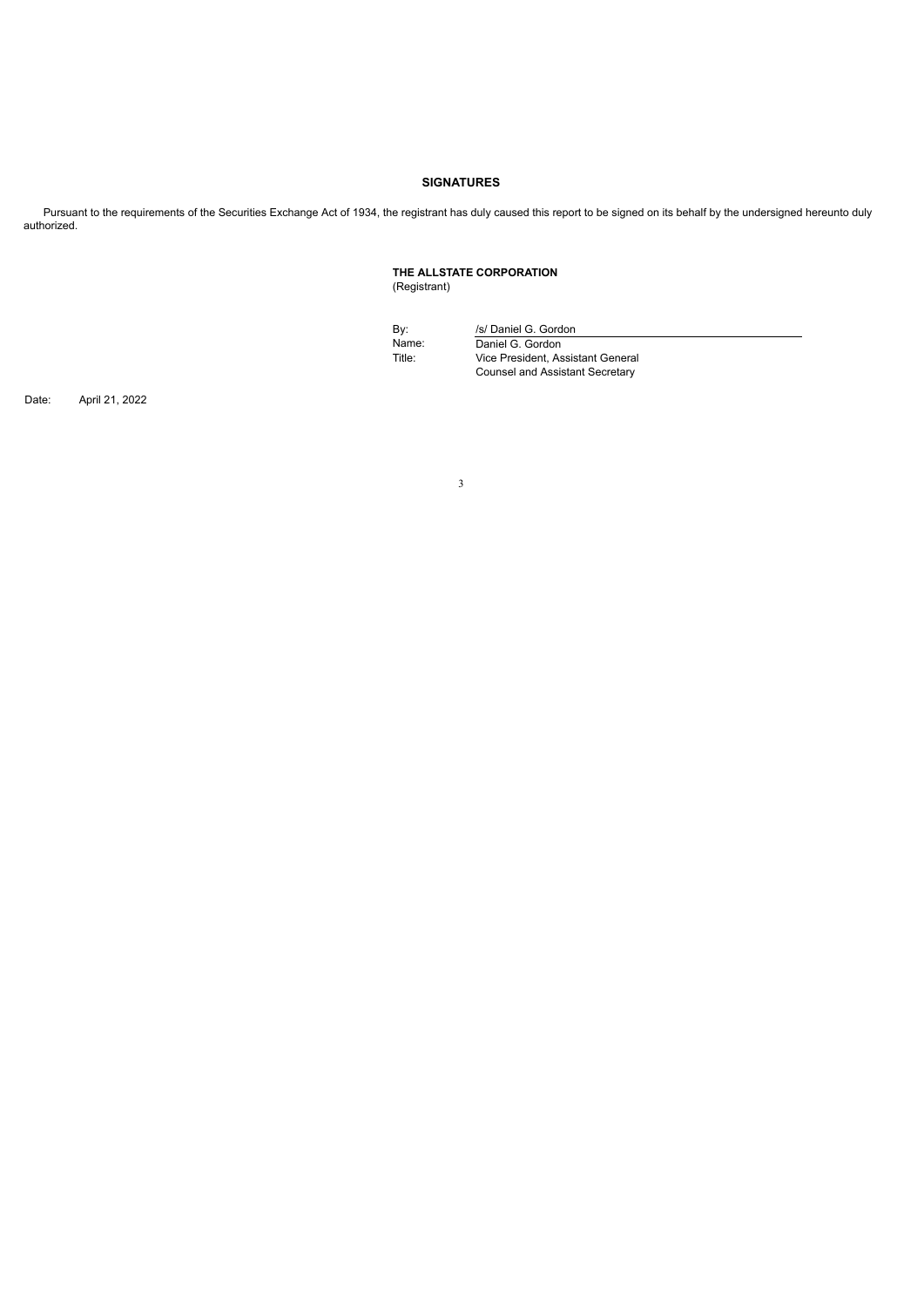

# <span id="page-3-0"></span>**NEWS**

## **FOR IMMEDIATE RELEASE**

Contacts:

| Al Scott        | Mark Nogal                |
|-----------------|---------------------------|
| Media Relations | <b>Investor Relations</b> |
| (847) 402-5600  | (847) 402-2800            |

### Allstate Announces March 2022 and First Quarter 2022 Catastrophe Losses, Prior Year Reserve Reestimates and Implemented Auto Rates

NORTHBROOK, Ill., April 21, 2022 – The Allstate Corporation (NYSE: ALL) today announced estimated catastrophe losses for the month of March of \$227 million or \$179 million, after-tax. March catastrophe losses included six events, primarily tornado and wind in Texas and the southeast, estimated at \$246 million, plus favorable reserve reestimates for prior events. Catastrophe losses for the first quarter totaled \$462 million, pre-tax.

Inflationary trends continue to adversely impact both current and prior report year incurred severity and loss reserve estimates. As a result, beginning with this month's release, we are further expanding reporting transparency by disclosing quarterly non-catastrophe prior year reserve reestimates (favorable or unfavorable) in the release issued for the final<br>month of each quarter. For the first qua auto physical damage and bodily injury severity. Prior year reestimates reflect the impact of rapid increases in loss costs since the second quarter of 2021. We also continue to experience the impact of elevated severity inflation in the current report year, with Allstate brand report year incurred severity on property damage and bodily injury coverages estimated to increase by 11.0% and 8.0%, respectively, relative to 2021.

"Given the ongoing loss-cost impacts of the current inflationary environment, Allstate has increased the magnitude of auto rate increases we expect to implement throughout 2022. In March, Allstate brand implemented rate increases averaged 9.8% across 15 locations, resulting in total Allstate brand insurance premium impact of 1.4%. National General implemented rate increases averaged 3.8% across 7 locations in the month. In the Allstate brand, we have implemented 53 rate increases averaging approximately 8.2% across 41 locations since the beginning of the fourth quarter 2021. These locations represent approximately 62% of 2021 Allstate brand auto written premiums. The increase to Allstate brand<br>total auto insurance written premiums of ap Financial Officer of The Allstate Corporation. Our implemented auto rate exhibit has been posted on allstateinvestors.com.

Financial information, including material announcements about The Allstate Corporation, is routinely posted on www.allstateinvestors.com.

### **Forward-Looking Statements**

This news release contains "forward-looking statements" that anticipate results based on our estimates, assumptions and plans that are subject to uncertainty. These statements are made subject to<br>the safe-harbor provisions on reasonable estimates, assumptions and plans. However, if the estimates, assumptions or plans underlying the forward-looking statements prove inaccurate or if other risks or uncertainties arise,<br>actual results could diff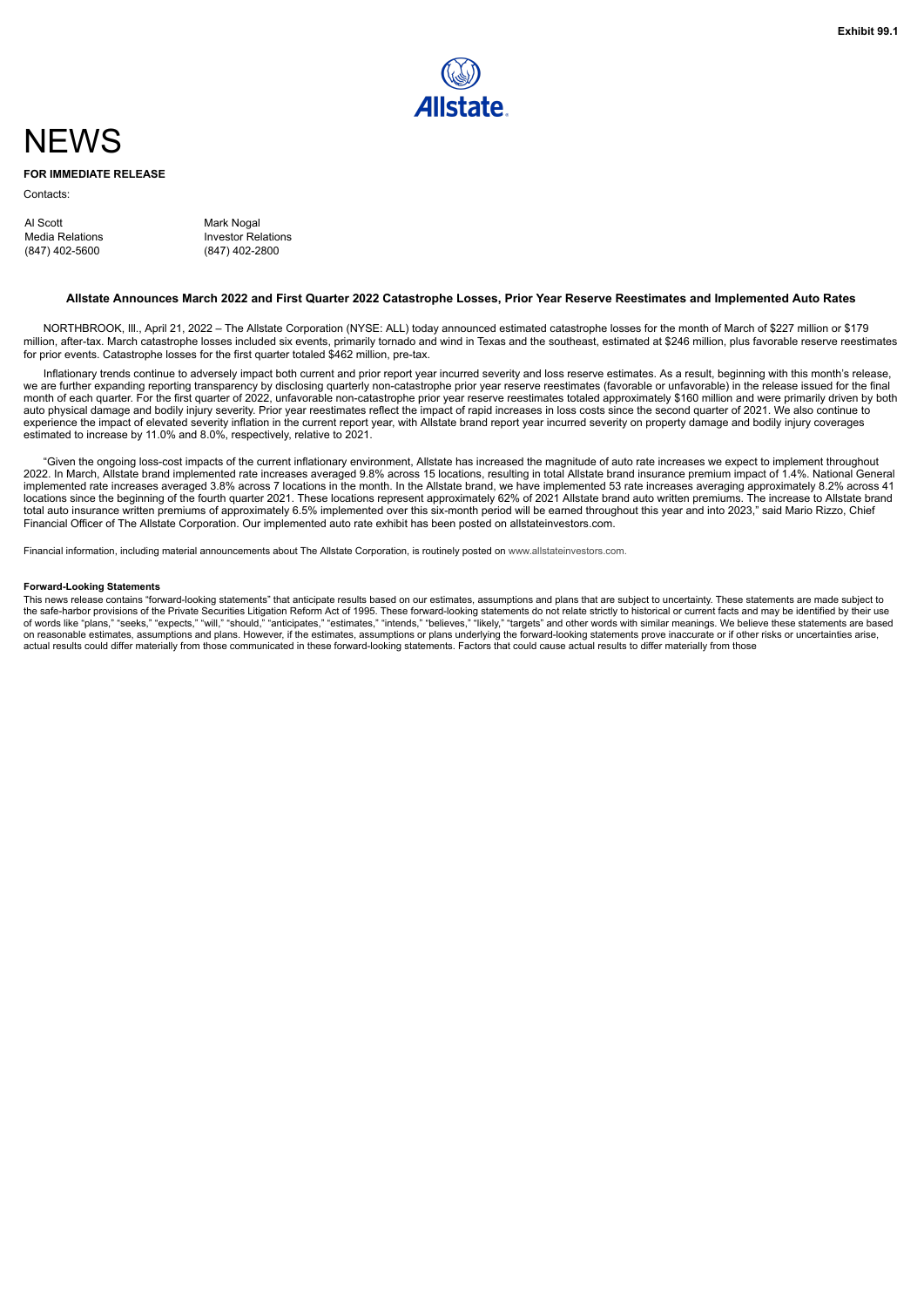expressed in, or implied by, the forward-looking statements may be found in our filings with the U.S. Securities and Exchange Commission, including the "Risk Factors" section in our most recent<br>hte ware made, and we assume